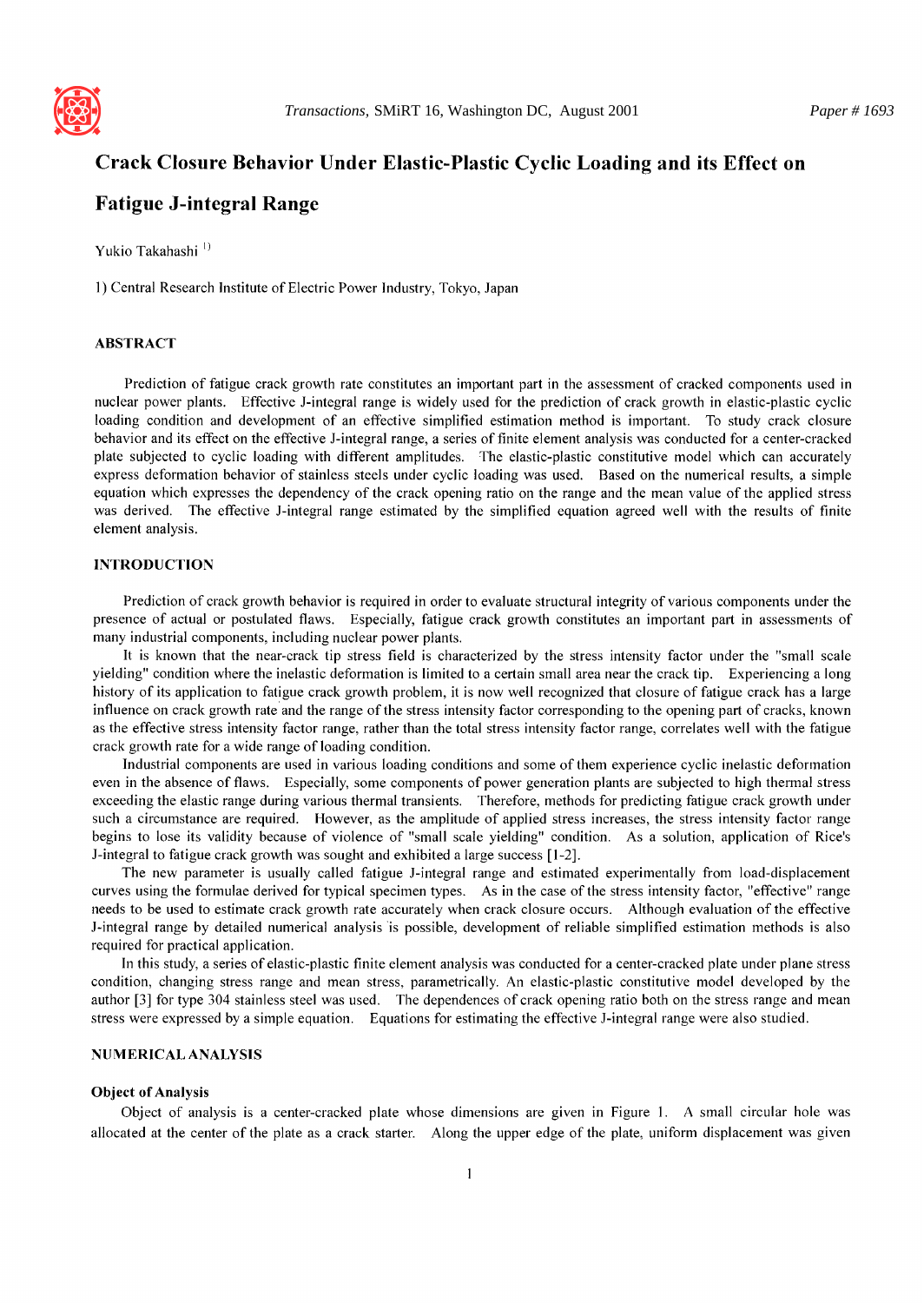with the average stress cyclically changed between maximum and minimum values as shown in Figure 2. The crack was assumed to initiate at the edge of the hole and grow in the direction perpendicular to the applied load up to 1.85mm in each side. To simulate crack growth smoothly, 4-noded isotropic elements were used. A large number of square elements whose width is 0.05mm were given for the crack plane.

Fourteen cases were analyzed changing maximum and minimum applied stresses. Loading conditions are summarized in Figure 2. The quantities defined by the following equations using the maximum applied stress,  $\sigma_{max}$ , and the minimum,  $\sigma_{\text{min}}$ , were used to characterize the loading condition:

$$
\overline{\Delta \sigma} = \frac{\sigma_{max} - \sigma_{min}}{2\sigma_y} \tag{1}
$$

$$
\overline{\sigma_m} = \frac{\sigma_{\text{max}} + \sigma_{\text{min}}}{2(\sigma_{\text{max}} - \sigma_{\text{min}})}
$$
(2)

where  $\sigma_r$  is the yield stress of the material and Hereafter, they are referred to as normalized stress range and normalized mean stress, respectively. The temperature was fixed at 550°C, in all cases.

#### **Method of Analysis**

Because crack closure behavior is largely affected by plastic deformation, it is necessary to use a constitutive model which can describe elastic-plastic deformation behavior under cyclic loading with a reasonable accuracy. Classical constitutive models such as isotropic or linear kinematic hardening model cannot describe the material behavior under cyclic loading with a sufficient accuracy and their use may bring about predictions which are far from actual behavior. The author [3] has developed an elastic-plastic constitutive model for austenitic stainless steels aiming at the application to fast breeder reactor components. The model belongs to a category of two-surface plastic theory and uses a bounding surface outside the yield surface to represent nonlinear hardening behavior. The model describes the cyclic hardening by expansion of the bounding surface and temperature-dependent constants were determined for type 304 stainless steel. The model was incorporated into a finite element program, which was used in the present study.

Crack closure was modeled by using gap elements along crack growth path and extension of crack was simulated by successively releasing the constraint for dummy nodes. It was done at the minimum stress level to minimize the effect of local unloading due to change of boundary condition.

Because the current constitutive model can describe cyclic hardening of the material, cycle-by-cycle analysis was necessary. Calculation using standard material constants was carried out for the first ten loading cycles. Five cycles were then analyzed by using material constants which accelerate the cyclic hardening to obtain the steady-state cyclic behavior with less computation time. After the crack extension by nodal release, calculation was carried out for two cycles using standard material constants before the next crack extension.

Using deformation and stress fields obtained by the finite element analysis, the effective J-integral range,  $\Delta J_{eff}$ , was numerically evaluated using an equation [3] derived by an analogy to domain integral formulation for the J-integral [4].

## **Result of Analysis**

Examples of stress-strain history obtained by the present analysis are shown in Figure 4. Gradual cyclic hardening as well as change of stress range accompanying crack extension was simulated realistically.

Variations of crack opening ratio with crack growth are shown in Figure 5 for two typical loading conditions with different stress ranges. The crack opening ratio is defined as

$$
q_o = (\sigma_{max} - \sigma_{open}) / \Delta \sigma \tag{3}
$$

using the crack opening stress,  $\sigma_{open}$ . The following observations can be made from the figure: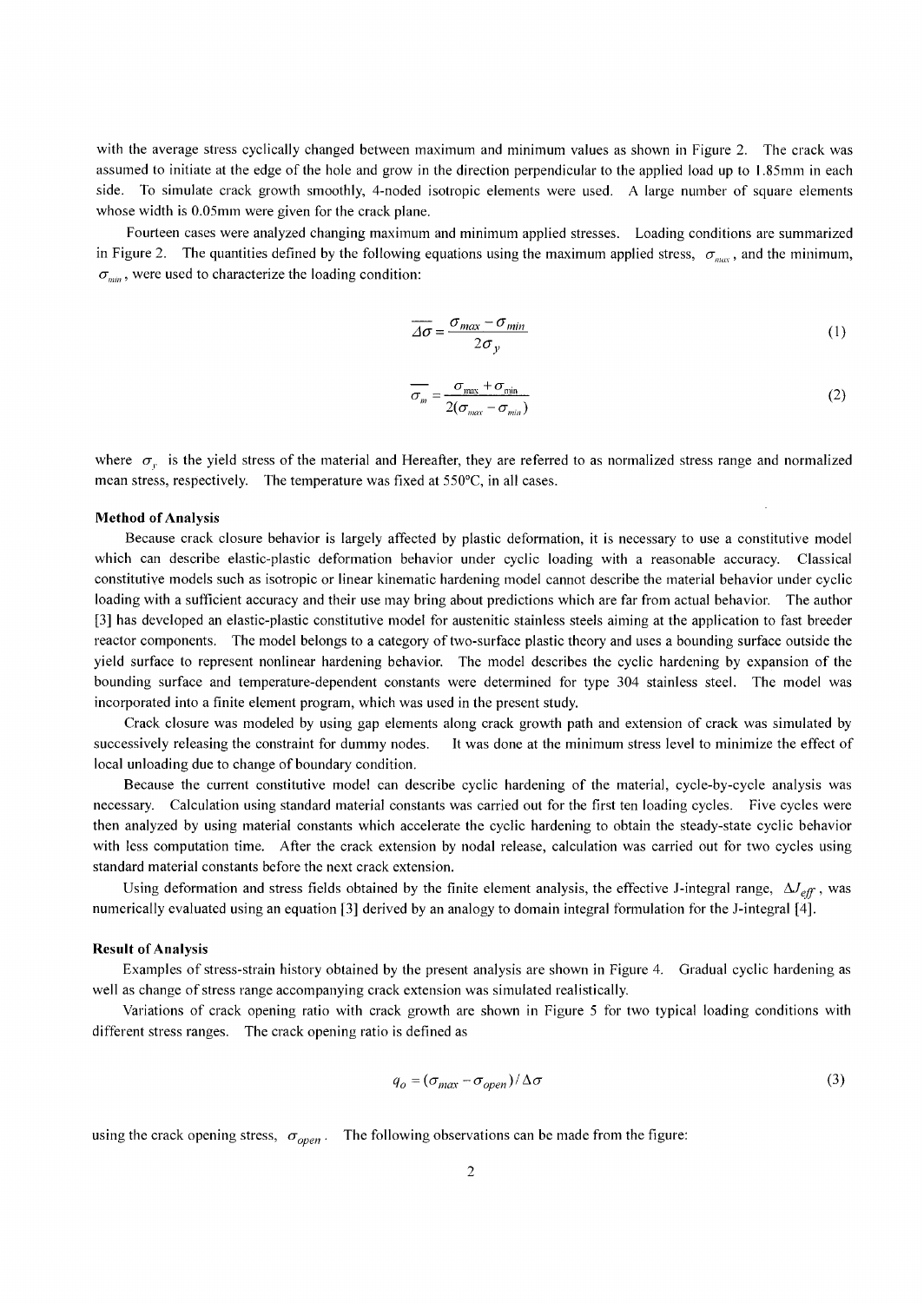- (i) Variation of  $q_0$  with crack growth was relatively small.
- (ii)  $q_0$  increased with the mean stress at constant stress range.
- (iii)  $q<sub>o</sub>$  also increased with the stress range at constant stress ratio (normalized mean stress).

# **DEVELOPMENT OF FORMULA FOR CRACK OPENING RATIO**

Range and mean value of remote applied stress have been widely used for expressing the dependency of crack closure behavior on the loading condition in the past study. However, these parameters lose validity when crack size becomes larger or applied stress is not simple tension. Here the reference stress defined by the following equation was used for summarizing the numerical results.

$$
\Delta \sigma_{\text{ref}} = \frac{\Delta P}{(w - 2a)}\tag{4}
$$

where  $\Delta P$  is applied load, w is plate width and  $2a$  is crack length (including diameter of the circular hole in the present analysis) .

Normalized reference stress obtained by the following equation was used instead of the reference stress itself having application to other materials in mind.

$$
\overline{\Delta \sigma_{ref}} = \frac{\Delta \sigma_{ref}}{2\sigma_y} \tag{5}
$$

The values of the crack opening ratio at crack growth of 1.65 mm are plotted against the normalized mean stress in Figure 6 for various normalized stress ranges. It can be seen that the crack opening ratio largely depended on the normalized stress range as well as the normalized mean stress. At all stress levels, the crack opening ratio increased with the normalized mean stress almost linearly, and these relations were fitted by the following equations:

$$
q_o = 0.27 + 0.37 \Delta \sigma_{ref} + (0.2 + 1.18 \Delta \sigma_{ref}) \sigma_m \qquad (0 \le q_o \le 1)
$$
 (6)

Predictions given by this equation are in good agreement with independent numerical results as can be seen in Figure 6. A relation recommended in R5 procedure [5] is also plotted in the figure for comparison. The crack opening ratio given by R5 equation is in relatively good agreement with the results of the present study at higher stress levels but it is considerably larger at low stress level.

## ESTIMATION OF EFFECTIVE J-INTEGRAL RANGE

[6]. According to the method, the total J-integral range is estimated as It is widely known that the J-integral can be predicted by using the reference stress method with a reasonable accuracy

$$
\Delta J_{total} = \frac{E \Delta \varepsilon_{ref}}{\Delta \sigma_{ref}} \Delta J_e \tag{7}
$$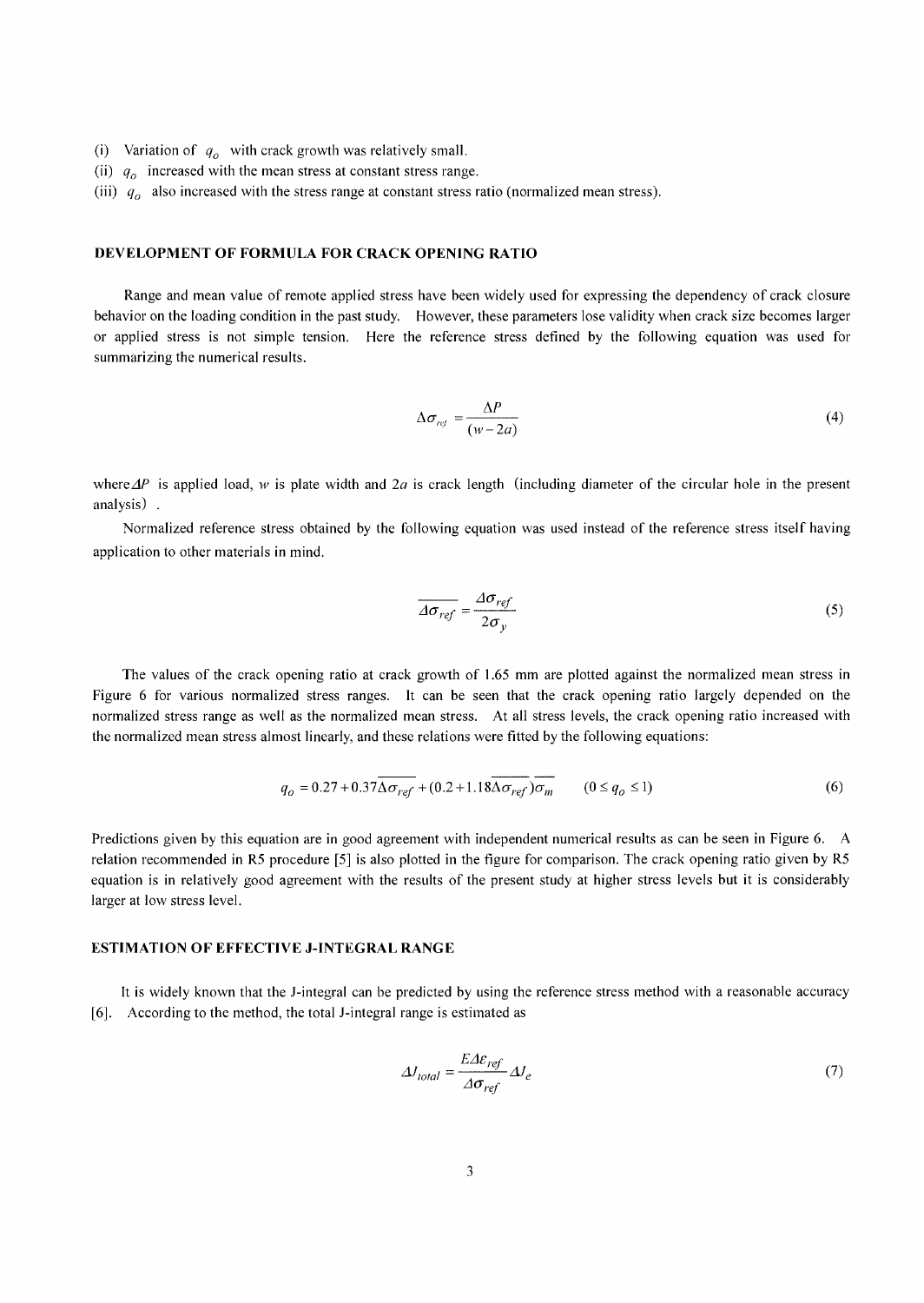where  $\Delta \mathcal{E}_{ref}$  is the strain range corresponding to the reference stress range on a material cyclic stress-strain curve, and E is the Young's modulus.  $\Delta J$  is the elastic J-integral range converted from the elastic stress intensity factor range as.

$$
\Delta J_e = \frac{(\Delta K_{total})^2}{E} \tag{8}
$$

Plastic components of the J-integral range can be separated as

$$
\Delta J_p = \Delta J_{total} - \Delta J_e \tag{9}
$$

The effective stress intensity factor range,  $AK_{\text{eff}}$  can be simply estimated from the total stress intensity factor range,  $\Delta K_{total}$ , using the crack opening ratio,  $q_o$ .

$$
\Delta K_{\text{eff}} = q_o \Delta K_{\text{total}} \tag{10}
$$

Then for purely elastic behavior, the following relationship holds:

 $\overline{\phantom{a}}$ 

$$
\Delta l_{\text{eff}} = q_o^2 \Delta l_{\text{total}} \tag{11}
$$

A rigorous relation between the total and the effective J-integral ranges does not exist any more when the plastic zone size becomes larger and the plastic components of the J-integral range can not be neglected. Budden [7] derived the following equations which give upper and lower bounds, respectively, for the effective J-integral range:

$$
\Delta J_{eff} = q_o^2 \Delta J_e + q_o \Delta J_p \tag{12}
$$

$$
\Delta J_{eff} = q_o^2 \Delta J_e + q_o^{n+1} \Delta J_p \tag{13}
$$

where *n* is the exponent which represents dependency of plastic strain range on the stress range. Because  $n>1$ and  $0 \leq q_{\rho} \leq 1$ , the following relation always holds:

$$
\Delta J_{eff}(eq.13) \le \Delta J_{eff}(eq.11) \le \Delta J_{eff}(eq.12)
$$

Variation of the J-integral with applied stress obtained by the finite element analysis with the domain integration is shown in Figure 7 for two loading cases. Except the smallest domain that covered only two elements adjacent to the crack tip, the values were independent of the integration domains. Employing the value at the maximum load at the largest domain as the effective J-integral range, the numerical results are compared with the estimation by the above equations for five selected crack lengths between 0.25mm and 1.85mm in each loading case.

The total J-integral range estimated by eq.(7) is compared with the effective J-integral range evaluated by the domain integration in Figure 8. Values of the total J-integral range estimated by eq.(7) were larger than the numerical results because of ignorance of crack closure. The amount of overestimation reached about a factor of 10 for the worst case corresponding to the smallest crack opening ratio. It is clear from this result that ignorance of crack closure can bring about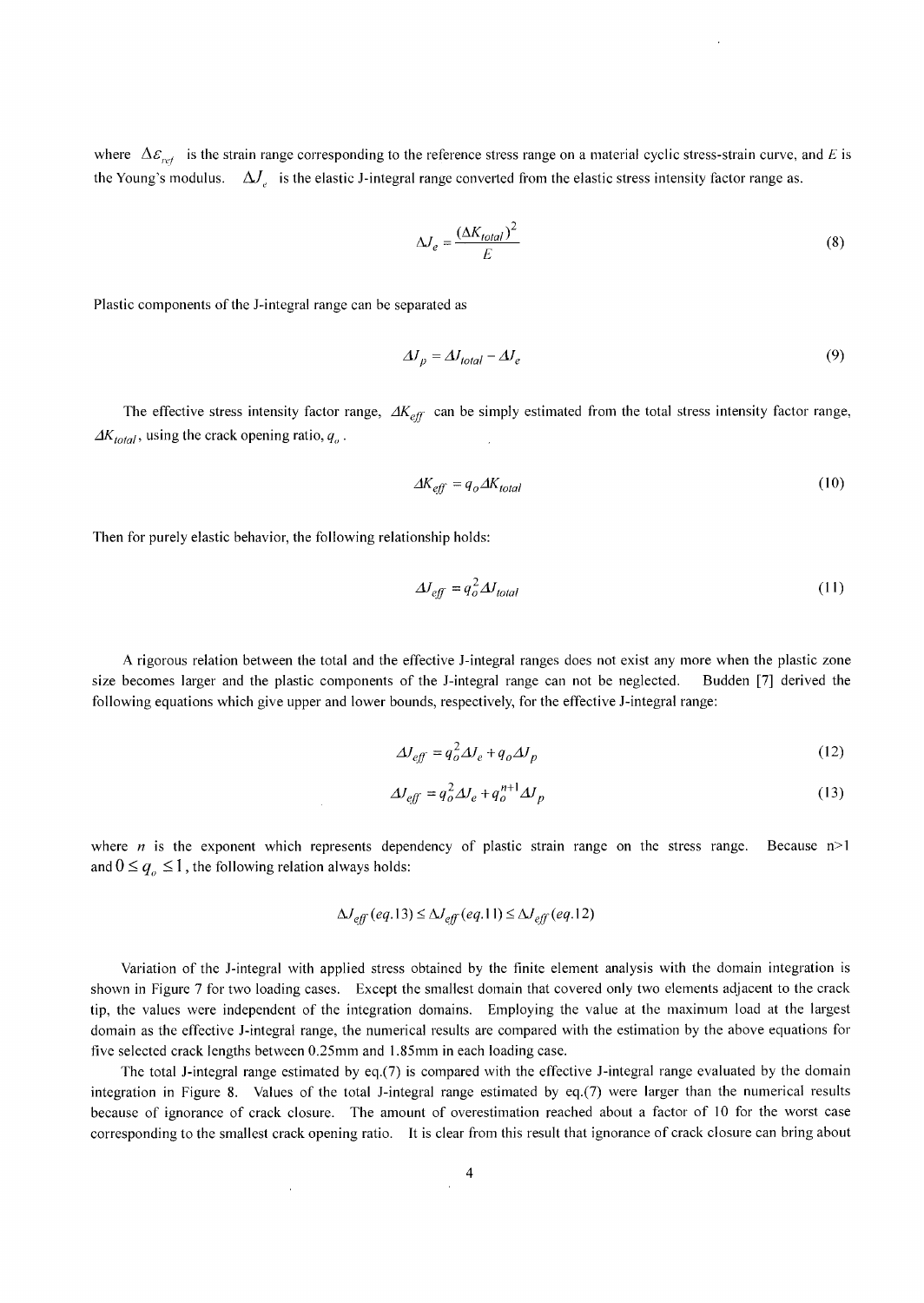quite large conservatism in the prediction of crack growth rate.

Then, values of the effective J-integral range estimated by eq.(11) through eq.(13) along with the crack opening ratio determined by eq.(6) are compared with the finite element results in Figures 9 to 11. Choice of the equations did not give large difference on the result because of the following reasons:

- (i) At lower stress range, crack opening ratio was small but the plastic component of the J-integral range was also small.
- (ii) At higher stress range, plastic J-integral range was large but the crack opening ratio was also large.

Looking at the results in detail, it can be seen that eq.(11) gave the best agreement with the finite element computations and all points are within a factor of 1.5. This is the simplest equation that holds for the purely elastic condition so that the use of this equation is recommended.

# **CONCLUSION**

Finite element analysis was conducted for a center-cracked plate subjected to cyclic loading to study the fatigue crack closure under various loading conditions. Based on the results, a simple equation which expresses the dependency of the crack opening ratio on the range and the mean value of the applied stress was derived. The effective J-integral range estimated by the simplified method agreed well with the results of finite element analysis. Applicability of the current evaluation method to different loading conditions should be explored in the future.

# **REFERENCES**

[1] Dowling, N. E. and Begley, J. A., "Fatigue Crack Growth During Gloss Plasticity", ASTM STP 590, 1976, pp. 82-103.

[2] Nakayama, Y., Miura, N., Takahashi, Y., Shimakawa, T., Date, S. and Toya Y., "Development of Fatigue and Creep Crack Propagation Law for 316FR Stainless Steel in Consideration of FBR Operating Condition", ASME PVP-Vol.365, 1998, pp. 191-198.

[3] Takahashi, Y., "Development of Inelastic Constitutive Model for Type 304 Stainless Steel and Its Application to Fracture Mechanics Analysis", ASME 1993 Pressure Vessels and Piping Conference, PVP-Vol 262, 1993, pp. 201-208.

[4] Moran, B. and Shih, C. F., "Crack Tip and Associated Domain Integrals from Momentum and Energy Balance", Engineering Fracture Mechanics, Vol. 27, No.6, 1987, pp. 615-642.

[5] Nuclear Electric, "Assessment Procedure for the High Temperature Response of Structures, R5", 1998.

[6] Miller, A. G. and Ainsworth, R. A., "Consistency of Numerical Results for Power-Law Hardening Materials and the Accuracy of the Reference Stress Approximation for J", Engineering Fracture Mechanics, Vol. 32, No.2, 1989, pp. 233-247.

[7] Budden, P. J., "Reference Stress Approximations to the AJ Parameter in Cyclic Plasticity", Nuclear Electric Report, *TD/SEB/REP/4088/92,* 1992.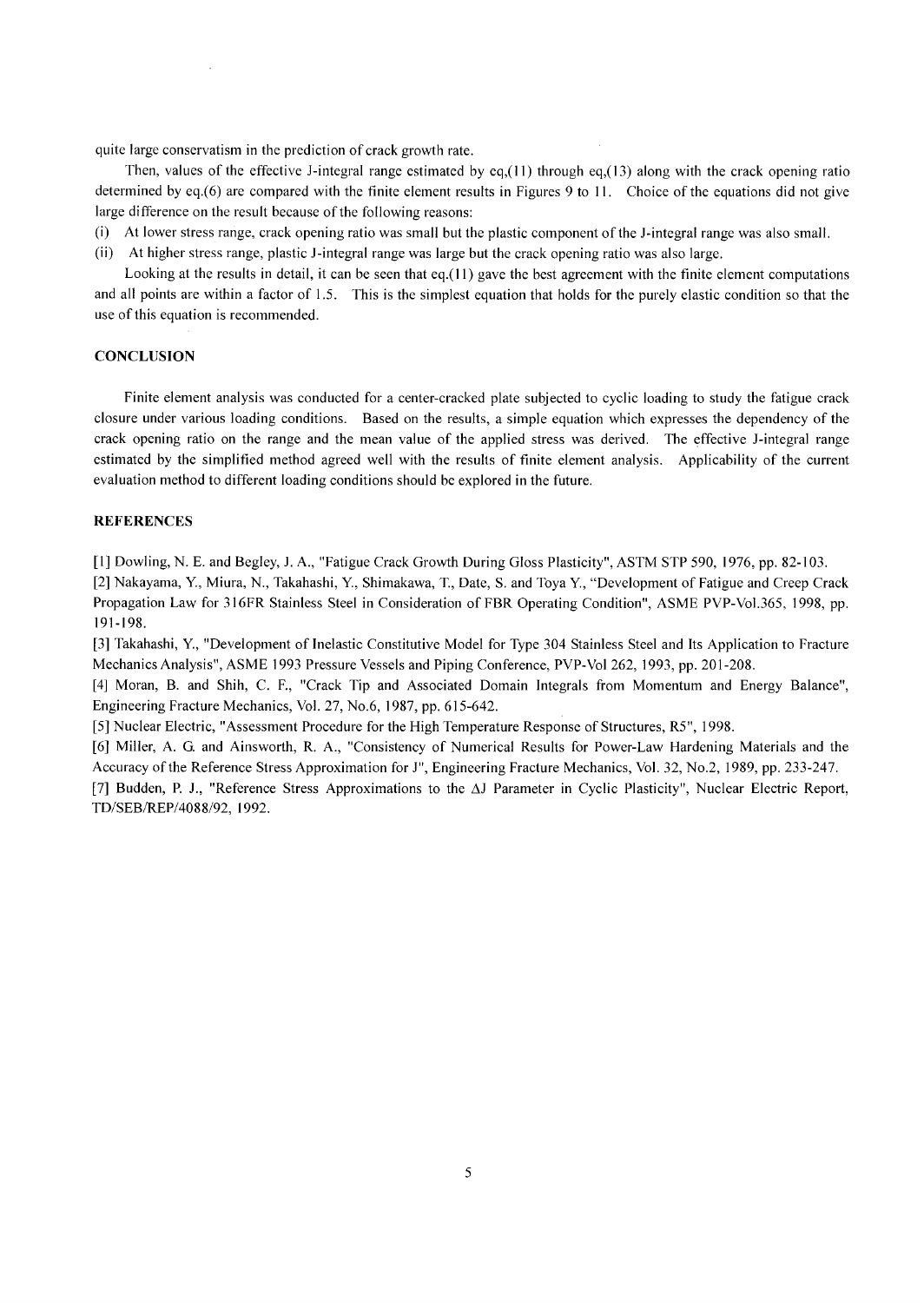

Object of Finite Element Analysis Fig. 1



Fig.  $3$ Loading Conditions Employed in Finite Element Analysis

 $\bar{z}$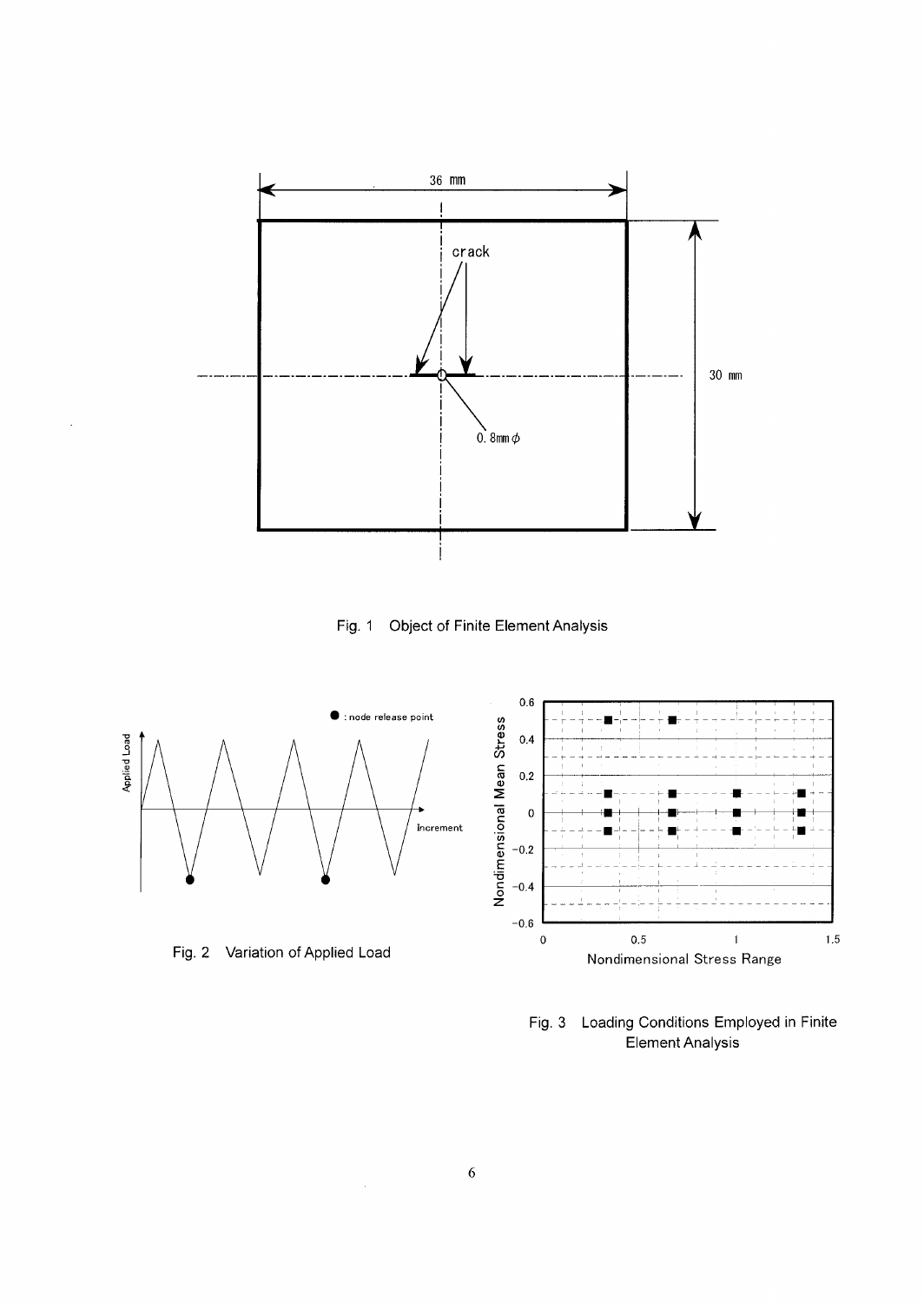

Fig. 4 Example of Stress-Strain History (for the case of  $\overline{\Delta \sigma} = 1, \overline{\sigma_m} = 0$ )



**Fig. 5** Example of Variation of Crack Opening Ratio with Crack Growth



**Fig. 6** Variation of Crack Opening Ratio with Normalized Mean Stress